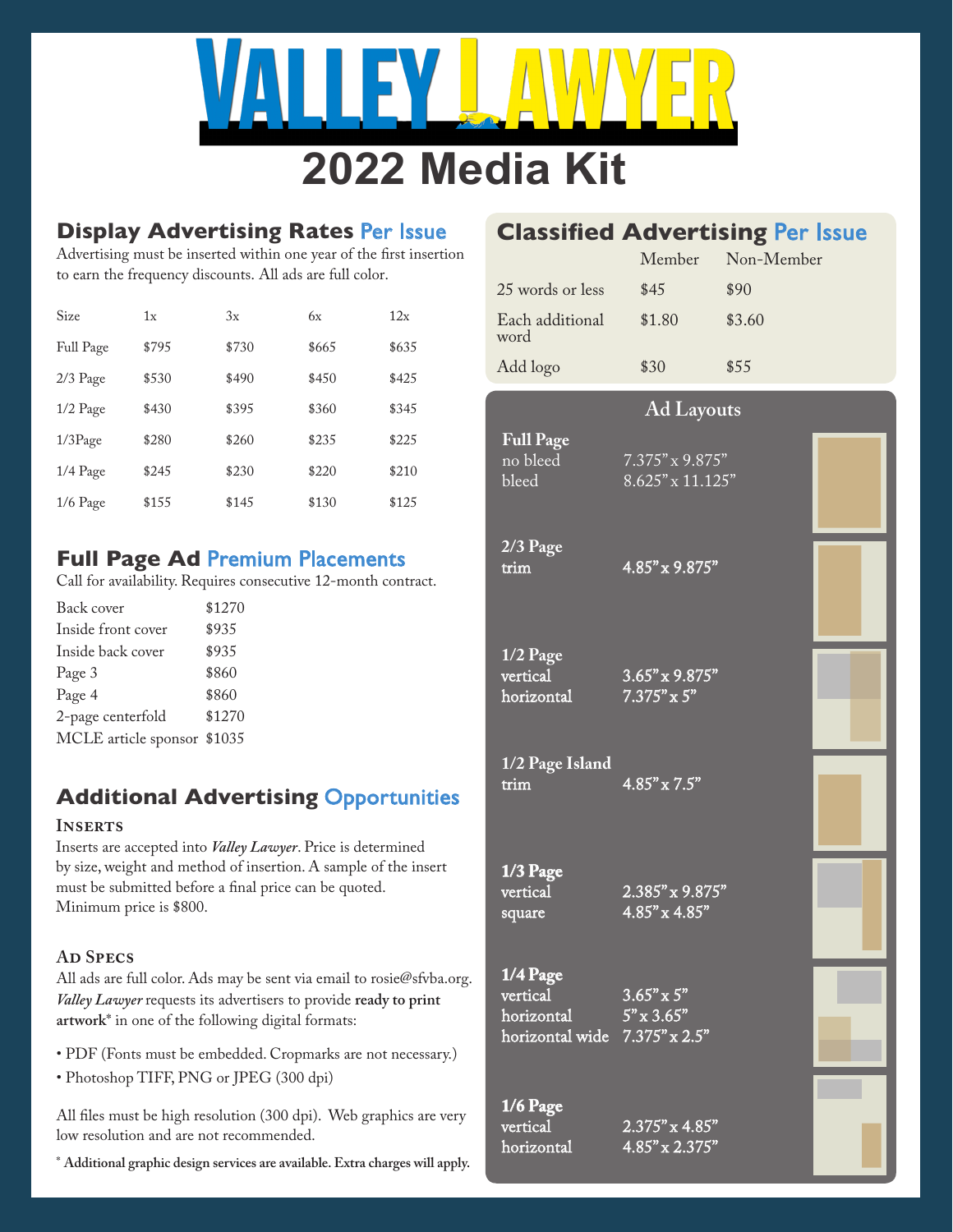# **Valley Lawyer** 2022 Editorial Calendar

| <b>2022 ISSUE</b> | <b>COVER STORY</b>                                     | MCLE ARTICLE/SPECIAL FEATURES                                         |
|-------------------|--------------------------------------------------------|-----------------------------------------------------------------------|
| January           | New 2020 Employment Laws                               | <b>Inverse Condemnation</b><br><b>LACBA Leadership</b>                |
| February          | Judge of the Year                                      | Paying Your Employees<br>Preparing and Appraiser for Trial            |
| March             | The Law School Experience                              | <b>Contract Terms</b><br>Section 31: Meaning & Implications           |
| April             | Homelessness: Crime or Condition                       | <b>High-Profile Defense</b><br>Take a Knee: Freedom of Expression     |
| <b>May</b>        | Elder Abuse: Is the System Working?                    | Data Privacy Compliance<br><b>Diversion Programs</b>                  |
| June              | Cybersecurity                                          | Ethics in Law Firm Advertising<br>SB208: Fair Ply for Fair Play       |
| <b>July</b>       | <b>Trustee Candidates</b>                              | <b>Class Action Lawsuits</b><br><b>Effective Negotiating Skills</b>   |
| August            | <b>SFVBA Lawyer Hobbyists</b>                          | <b>Elimination of Bias</b><br><b>Crafting Government Contracts</b>    |
| September         | Meet the New Bar President                             | <b>Issues of Competence</b><br>Estate Planning in the Internet Age    |
| October           | Hiring a New Attorney:<br>What to Look For             | <b>Filing New Trial Motions</b><br>Maintaining Client Confidentiality |
| November          | Review of California Supreme<br><b>Court Decisions</b> | <b>Civil Asset Forfeiture</b><br>2020 Tax Overview                    |
| December          | <b>Cover Auction</b>                                   | Preparing Evidence for Trial<br>Dealing with the Media                |

Calendar is subject to change. Valley Lawyer seeks articles covering all areas of law, plus articles focusing on the courts and judiciary, lifestyle, law practice management, social media and legal marketing, as well as humorous commentary about the practice of law. Submit articles and ideas to editor@sfvba.org. Word count for feature article is 1,500-3,000 words; word count for MCLE article is 3,000-4,000 words, including 20 true and false questions for MCLE test.



### **Advertising Policies**

- All material must be submitted by the first business day of the month preceding the month of publication.
- The SFVBA reserves the right to refuse any advertisement.
- All cancellations must be submitted in writing and received by the first day of the month prior to date of publication. Cancellation may void frequency discounts. If advertiser has not used the full amount of advertising contracted for, a short rate will be charged.
- If advertiser places more advertisements within contract year than originally contracted and advertiser is eligible for lower rate, advertiser will receive eligible frequency discount on the new contract.
- All advertisers must pay for the first issue in advance before the ad is run.
- The SFVBA may stop inserting the advertiser's ad in Valley Lawyer if the payment of any bill is past due.
- The SFVBA is authorized to repeat previous advertisement if new copy is not received by deadline.
- Position of advertisements will be guaranteed only when premium is paid. Special requests will be acknowledged and courtesy extended when possible.
- If a multiple schedule of advertising is placed by an insertion order, and issue months for advertising are not indicated, the SFVBA will assume ads will run consecutively unless notified in writing before closing date.

**For more information or to insert an ad, contact (818) 227-0494 or rosie@sfvba.org. To submit an article or idea, contact editor@sfvba.org or (818) 227-0493.**



**San Fernando Valley** 







**San Fernando Valley Bar Association** 20750 Ventura Boulevard, Suite 140 • Woodland Hills, CA 91364 Tel (818) 227-0490 • Fax (818) 227-0499 • info@sfvba.org • www.sfvba.org